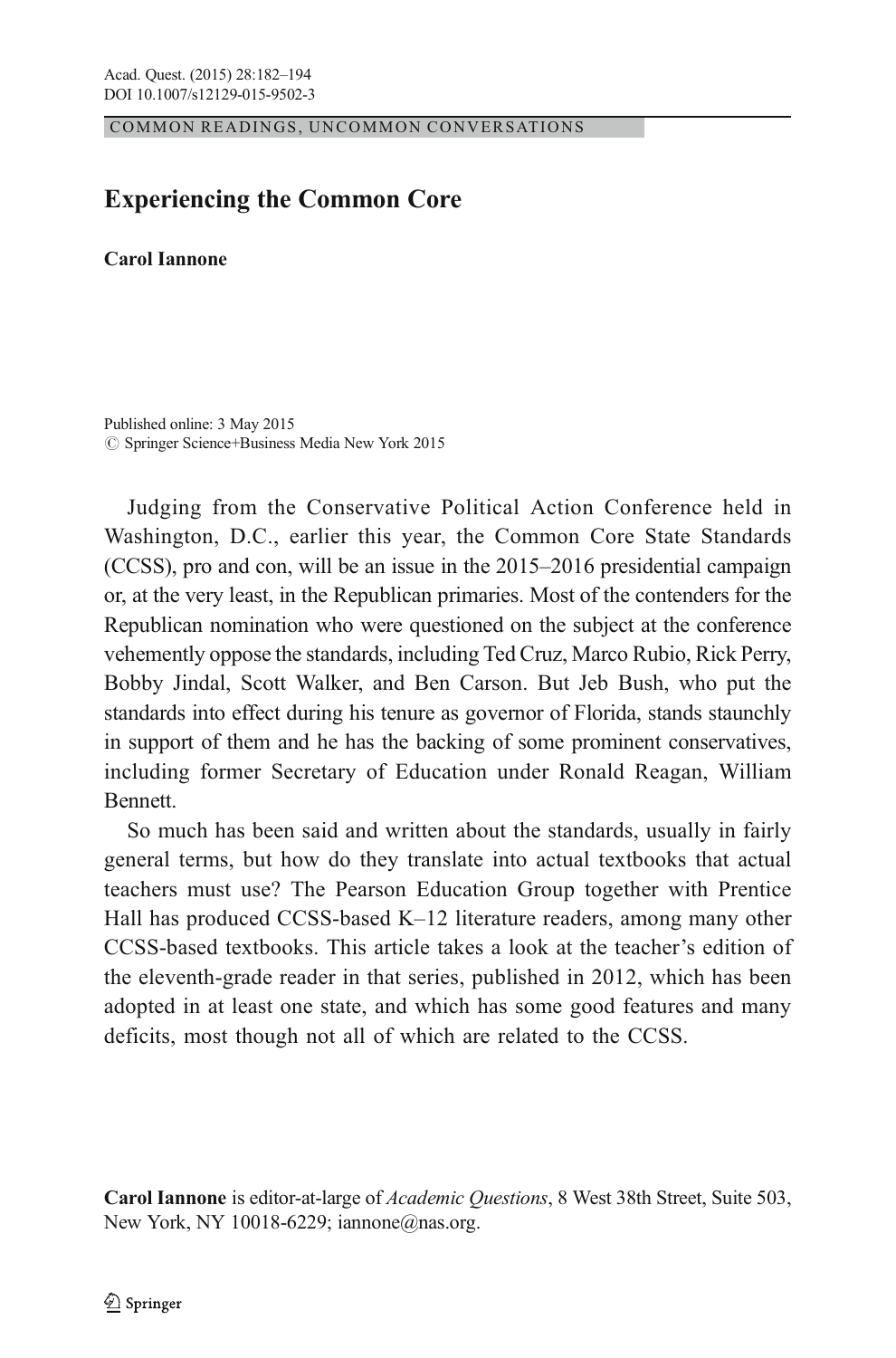## **Instruction for Instructors**

It has to be said, the first impression you get from perusing the two volumes of the teacher's version of The American Experience, Common Core Edition—after overcoming your astonishment at their combined ten pounds-plus weight—is what a confusion their pages present.<sup>1</sup> First of all, it is a book within a book. The student reader is incorporated into the teacher's edition, centered top on the 9x11-inch pages, and then, surrounding the student reader, itself fairly busy, is a blizzard of sidebars and underbars and inserts and various sets of instructions and proposed questions (with proposed answers) and assessment measures and writing assignments and preparation exercises and background information and thought experiments and group discussion ideas and further task suggestions, and more—all in different shapes and sizes and fonts and colors and groupings.

Each of the five hundred or so readings, plus the pages of student exercises, is accompanied by copious instructions to the teacher on how to teach it. If a selection is spread out over a number of pages, and many are, each page will have a different assortment of the various categories of instruction, many but not all of which are tied to the standards, more than could be explored in fifty years of teaching.<sup>2</sup>

In addition, the first volume begins with about 130 pages of frontal material, some for the students and some for the teacher only, and between the student sections in both volumes are swaths of pages with additional pedagogical instruction for the teacher. The student edition, too, has pages of fairly extensive background information. For the teacher, charts key the seventy or so CCSS to the readings, practically page by page, and each reading to the CCSS page by page, to differentiated levels of student ability page by page, and to the skills each reading will develop, and some of these charts are keyed to yet other books and rubrics.<sup>3</sup> The student readers are about seven hundred pages each and with

<sup>&</sup>lt;sup>1</sup>Prentice Hall and Grant Wiggins et al., Prentice Hall Literature: The American Experience, Common Core Edition, teacher's ed., 2 vols. (Upper Saddle River, NJ: Pearson Education, Inc., 2012).

<sup>&</sup>lt;sup>2</sup>Some of the running heads and subheads surrounding the student text include: Differentiated Instruction—Special Needs, Less Proficient, English Learners, Advanced, Gifted/Talented; Reader and Task Suggestions; Text Complexity Rubric; Critical Viewing; Reading Strategy; Literary Analysis; About the Selection; Activating Prior Knowledge; Assessment Practice; Assessment Resources; Think About; Concept Connector; Reading Check; Spiral Review; Visual Connections; Professional Development; Standards Mastery; Culturally Responsive Instruction; Vocabulary Development; Teaching from Technology; Extend the Lesson; and many more.

<sup>&</sup>lt;sup>3</sup>Some of the companion books include Professional Development Guidebook, Unit Resources, Graphic Organizer Transparencies, Reader's Notebook, Reading Kit, and Common Core Companion.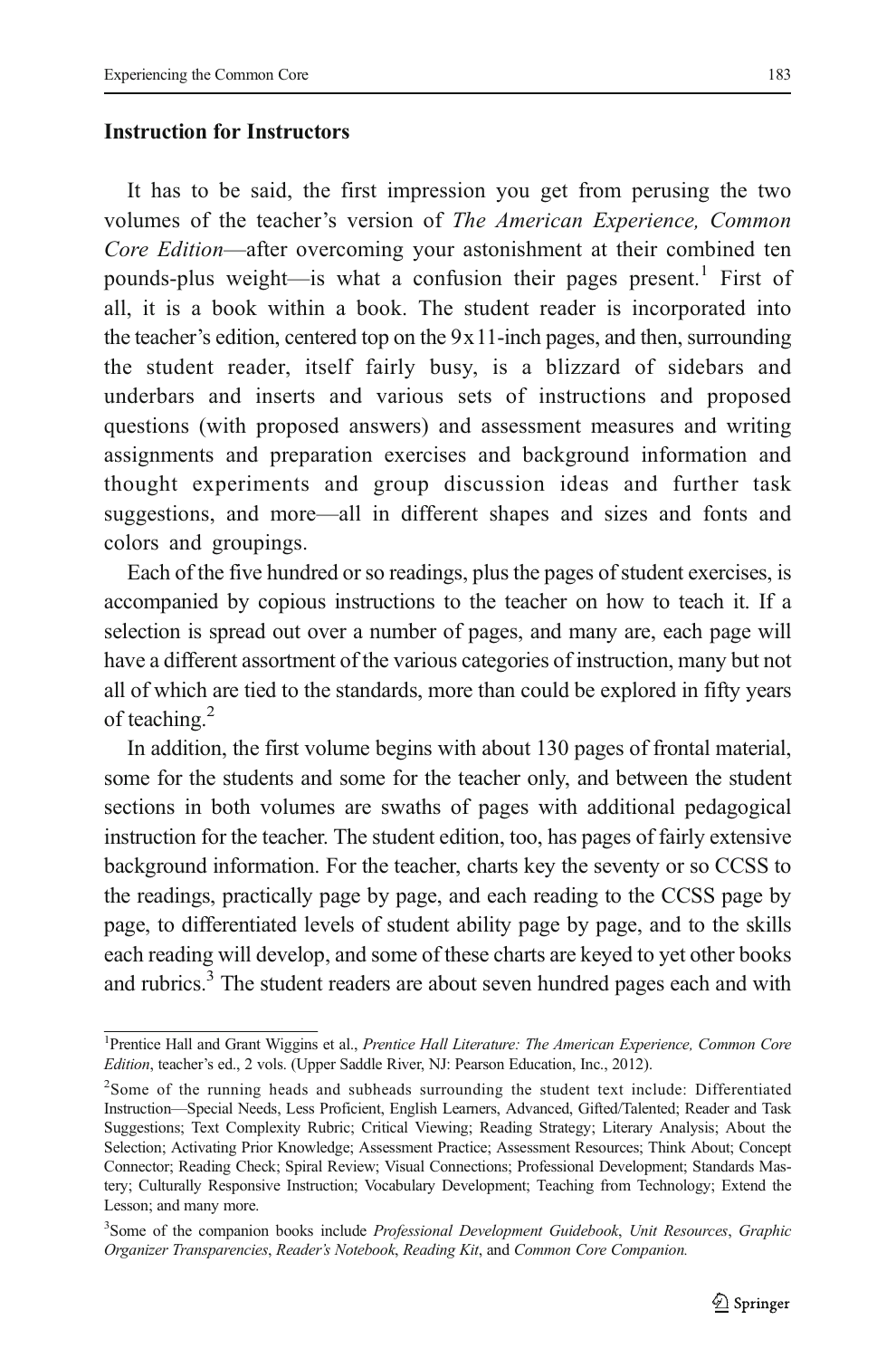the extra allotment of instructor pages, each volume is a thousand pages or more, this for one year of work in one subject.

Frankly, you wonder at first if these tomes have been compiled by people who hate books and want you to hate them, too. It's difficult even to work physically with such burdensome compilations; you almost forget that we read from left to right. Plus, the whole process of reading seems reversed: instead of letting a piece of writing come alive, the textbook loads it down in advance, making what should be the relatively pleasant task of reading and teaching literature into an overwhelmingly bureaucratized chore.

The opening pages feature photographs of the sixteen text editors, or "authors," as they are called, those who "guided the direction and philosophy of Pearson Prentice Hall Literature" along with the Pearson Prentice Hall "development team."<sup>4</sup> Some of the authors highlight aspects of the CCSS approach to teaching reading and writing. These aspects include the unobjectionable—the value of rereading, rewriting, reading aloud, for example—and the questionable—do teachers really need to "validate" the cultures of their "English Language Learners" (ELL)? Wouldn't it be better just to make sure they learn English, as so many children learned in the past, even when the United States was at war with their countries of origin?

Another key feature of the CCSS is the new accent on "information." Instruction in English via CCSS now consists of half literature and half what are called "informational texts," which can include but go beyond traditional literary nonfiction, the essays of Emerson, for example, to such items as government reports and social science studies. The reading standards are equally divided, ten and ten, into those for literature and those for informational texts, and in many ways the two sets are quite similar. $5$  For CCSS proponents, we are told, the "prevailing literary curriculum needs to shift from a focus on developing reading skills and building fluency with simple narratives, toward reading and writing to gain knowledge and express new understandings with informational text." <sup>6</sup> One could puzzle over that statement for some time, wondering if it really sounds like progress, as with English class now being about "Locating, evaluating, integrating, and communicating information."<sup>7</sup> Is this what the study of literature and language is for?

<sup>&</sup>lt;sup>4</sup>Prentice Hall et al., American Experience, 1:CC22.

<sup>&</sup>lt;sup>5</sup>An eleventh Reading Standard for Literature (RL.11) is noted in some places by number but is not listed on the CCSS chart at the front of the textbook.

<sup>&</sup>lt;sup>6</sup>William G. Brozo, "The Role of Content Literacy in an Effective RTI Program," Reading Teacher 64, no. 2 (October 2010): 147–50, as cited in Prentice Hall et al., American Experience, 1:CC20.

<sup>&</sup>lt;sup>7</sup>Donald J. Leu, as cited in Prentice Hall et al., American Experience, 1:CC20.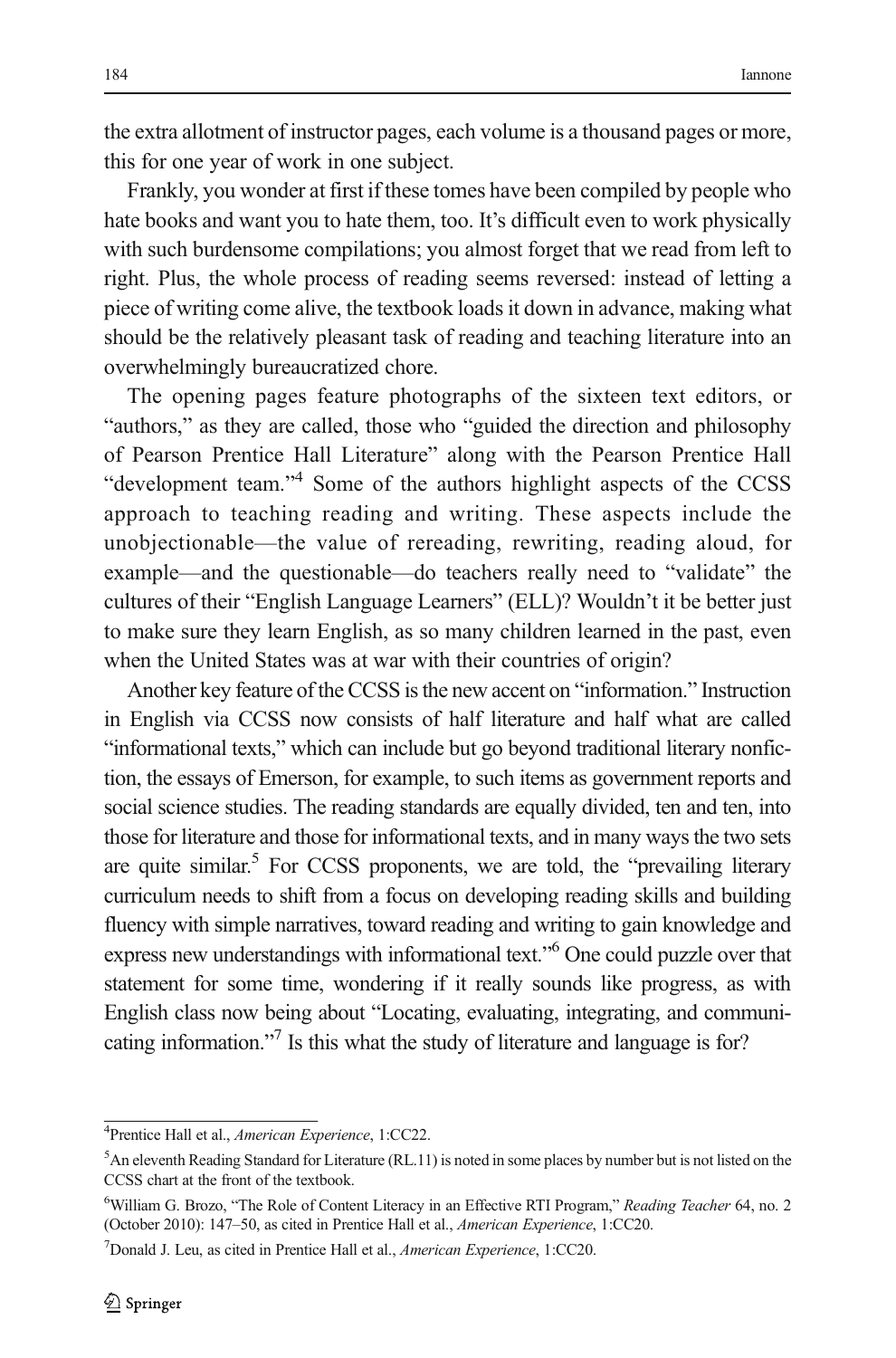This is one of education expert Sandra Stotsky's chief complaints about CCSS. Author of the highly praised and effective Massachusetts K–12 standards, which are far more detailed with regard to literature, Stotsky was on the Common Core Validation Committee but refused to sign onto the final product. She insists that no research supports CCSS claims for the value of teaching informational texts. In fact, Stotsky maintains, imaginative literature—fiction, drama, poetry—imparts greater critical and discerning skills, and its decline in the curriculum over recent decades has contributed to student deficiencies on standardized tests such as the SAT.

Furthermore, the CCSS claim to produce college and career readiness, while opponents maintain that those goals actually contradict each other. Aside from at times being rather poorly written, some of the standards do seem fairly minimal. For example, the Grade 11 Reading Standards for Literature, RL.1, and Reading Standards for Informational Texts, RI.1, happen to be the same (as is the case with one other pair, not a good sign from the literary point of view) and seem to state the fairly obvious, while also being a syntactical fright: "Cite strong and thorough textual evidence to support analysis of what the text says explicitly as well as inferences drawn from the text, including determining where the text leaves matters uncertain."<sup>8</sup>

Still, given all that has contributed to the deterioration of lower education in the twentieth century and into the twenty-first, from the advancement of dubious radical pedagogies to the degeneration of schools of education into useless if not pernicious theorizing, and so on, one can understand why some conservatives and traditionalists are impressed with the standards' explicitness about basic skills. For example, the writing standards call for command of Standard English and correct spelling, things that might simply have been assumed requirements years ago, but in an age that has given rise to apologiae for "Ebonics" and composition theories such as Students' Right to Their Own Language and translingualism, they do need to be emphasized again. Likewise, mandating the citation of textual evidence is useful, given that many college students in recent years have come up thinking that impressions and simple responses to a reading ("what I got out of it") are sufficient.

But in these and other points, we are talking about only a basic level of reading and writing proficiency, not exactly college preparation, at least as traditionally understood. For that, the standards set much store on getting students to read (and write about) increasingly difficult texts. The RL.10 of the literature standards and

<sup>&</sup>lt;sup>8</sup>Prentice Hall et al., American Experience, 1:CC78-79.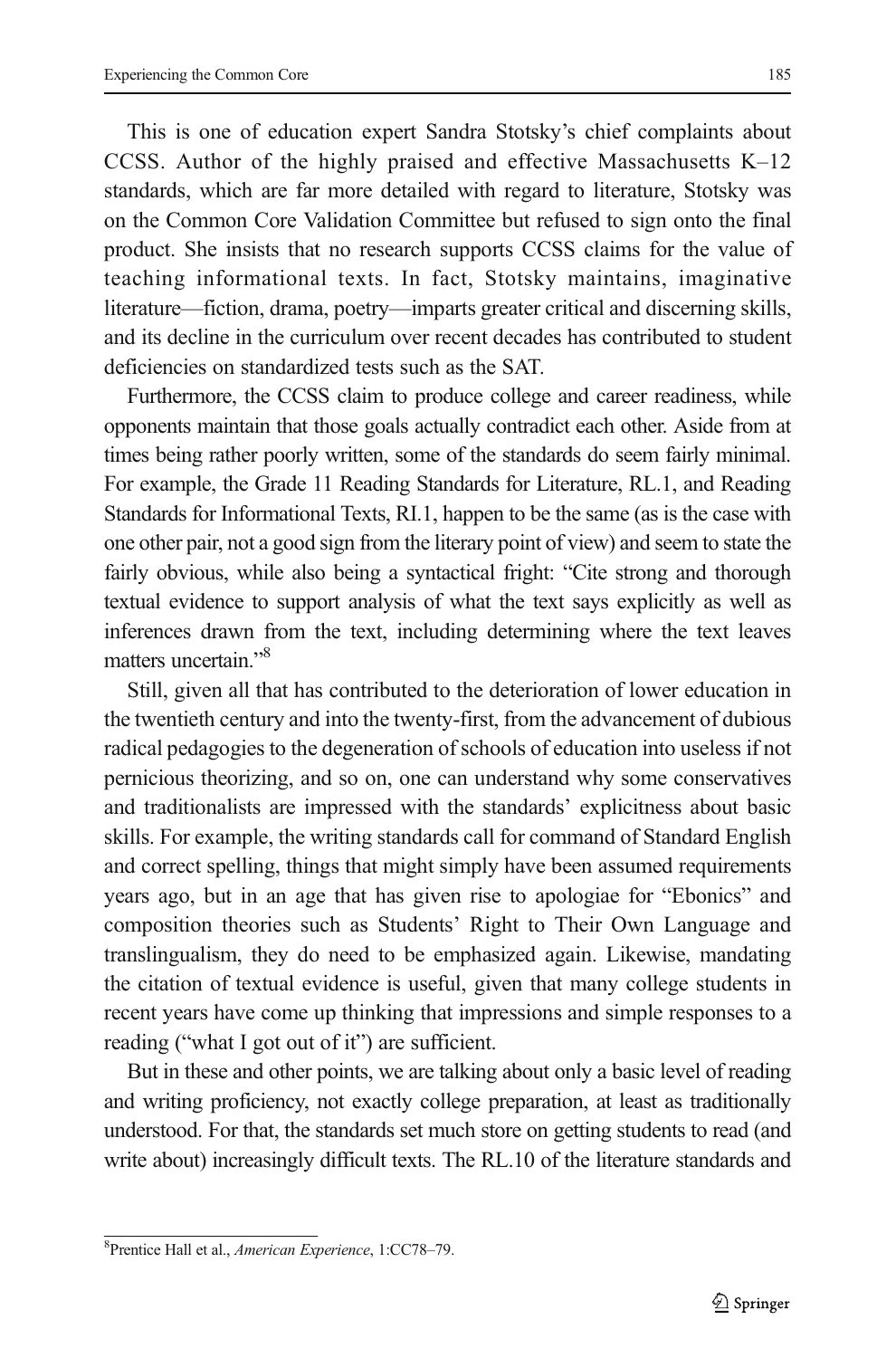RI.10 of the informational text standards both insist that students be able to read and comprehend "literature" and "literary nonfiction," respectively, "in the grades 11-CCR [Common Core Reader] text complexity band proficiently, with scaffolding as needed at the high end of the range." (Truly "informational texts" can be used to address other standards.)

The text complexity band evaluates each reading according to a formula, the "Text Complexity Multi-Index," in which "four comprehensive measures and considerations are taken into account to determine a text's appropriateness for a student or group of students."<sup>9</sup> The four parts of the model

expand upon the Common Core State Standards' three-part model for measuring text complexity. A critical component of both models is that qualitative measures and reader-task considerations are balanced with quantitative measures to achieve an overall text complexity recommendation. By measuring text complexity, both quantitative and qualitative, teachers can challenge students to read more complex texts as they move toward college and career readiness<sup>10</sup>

At any rate, here is where the standards grow almost unbearably onerous, in how the teacher must apply them, coordinating the different charts, the different levels of instruction for different levels of readers, the different text complexities, the different required skills, the different support tasks, and testing and evaluating the students at different levels, while providing the "scaffolding," the additional help where needed and as proffered in the many boxes, charts, and pages of instruction. The Guide to Selected Level Resources charts in the teacher edition are mainly concerned with Tier 1 (students performing on level, although in other places Tier 1 includes advanced) and Tier 2 (students requiring intervention). Tier 3, special needs, including dyslexia and special education, "may require consultation" with those students' specialists. But on the selection pages, aside from additional instruction for those levels, there is also instruction for ELL, advanced, and, here and there, gifted and talented. The Guide to Selected Level Resources charts also use a symbol system to indicate what tasks are to involve one-on-one teaching, group work, whole class instruction, independent work, and assessment.

For example, in the charts that schematize the readings according to their fulfillment of the standards, the Mark Twain section, which includes "The Boy's

<sup>9</sup>Ibid., 1:CC16.

 $10$ Ibid.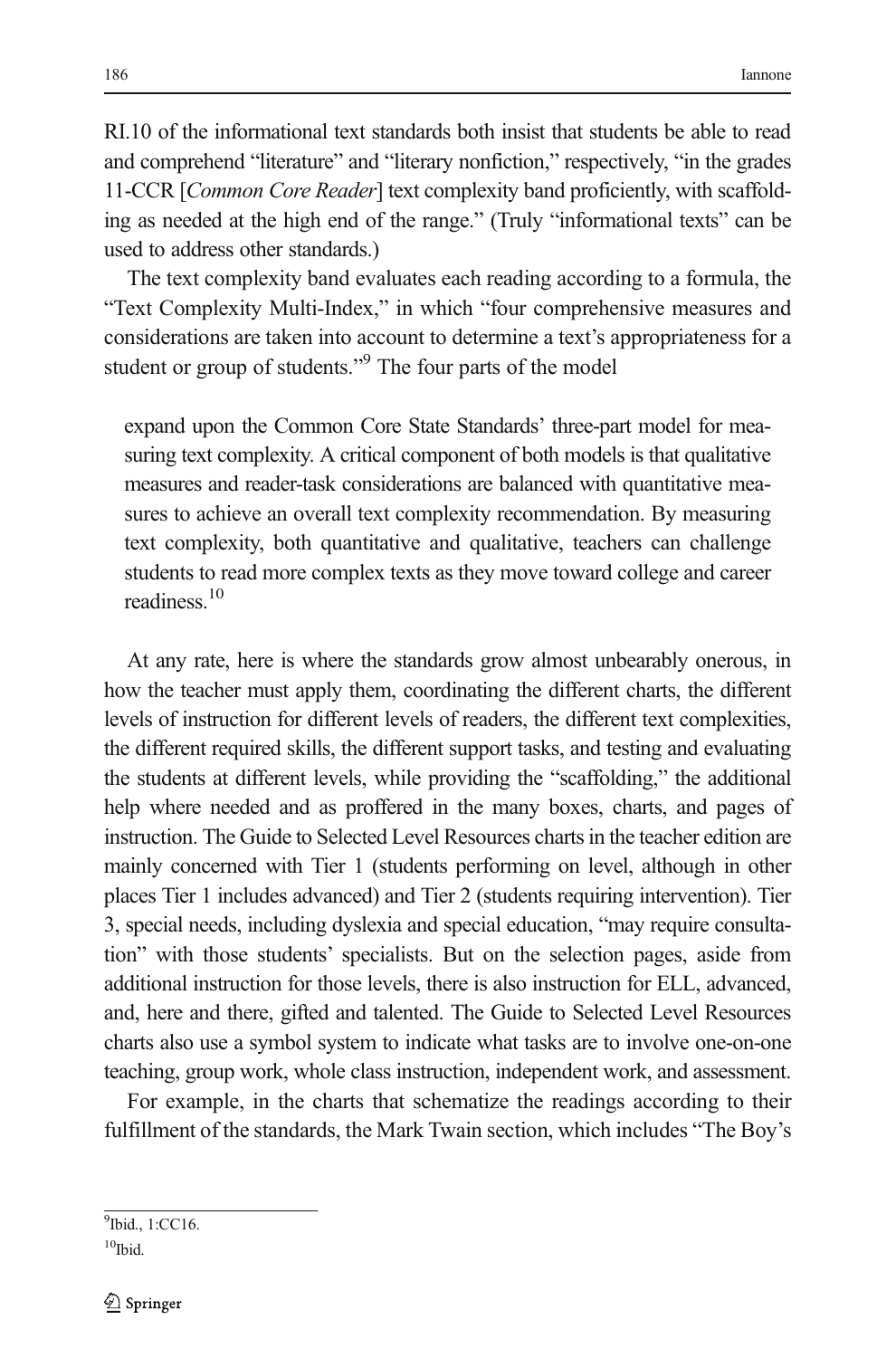Ambition," an excerpt from *Life on the Mississippi*, and the short story "The Notorious Jumping Frog of Calaveras County," will satisfy/address:

in the Reading Standards for Literature:

RL.6: Analyze a case in which grasping point of view requires distinguishing what is directly stated in a text from what is really meant (e.g., satire, sarcasm, irony, or understatement).

RL.9: Demonstrate knowledge of eighteenth-, nineteenth-, and early-twentieth-century foundational works of American literature, including how two or more texts from the same period treat similar themes or topics.

And in the Reading Standards for Informational Texts:

RI.4 [presumably because the Life excerpt is literary nonfiction, therefore an informational text in the broadest sense]: Determine the meaning of words and phrases as they are used in a text, including figurative, connotative, and technical meanings; analyze how an author uses and refines the meaning of a key term or terms over the course of a text.

Plus:

Vocabulary [Language Standards]: L.4, L.4b, L.4.c, L.5, L.5.b Grammar/Writing: W.2, W.2.a, W.2.b, W.2.f, L.1

And then, on the pages of the readings, each reading is assessed on three measures for the level of text complexity it presents on a qualitative scale of 1 to 5. So for Life, "context/knowledge demands" are a 3, "structure/language, conventionality and clarity" 4, and "levels of meaning/purpose/concept level" 3. The reading is also quantitatively assessed for "lexile" (word and syntactical difficulty) and number of words, and then is judged "more complex" or "more accessible," the latter being the case with *Life*. For "Frog," judged "more complex," the breakdown of the three categories is 4, 4, and 3.

The teacher must find a way to pitch each reading differently for each level, and provide the "scaffolding" where needed. For below-level readers, for example, the task might be simply to read for content; for on-level readers, to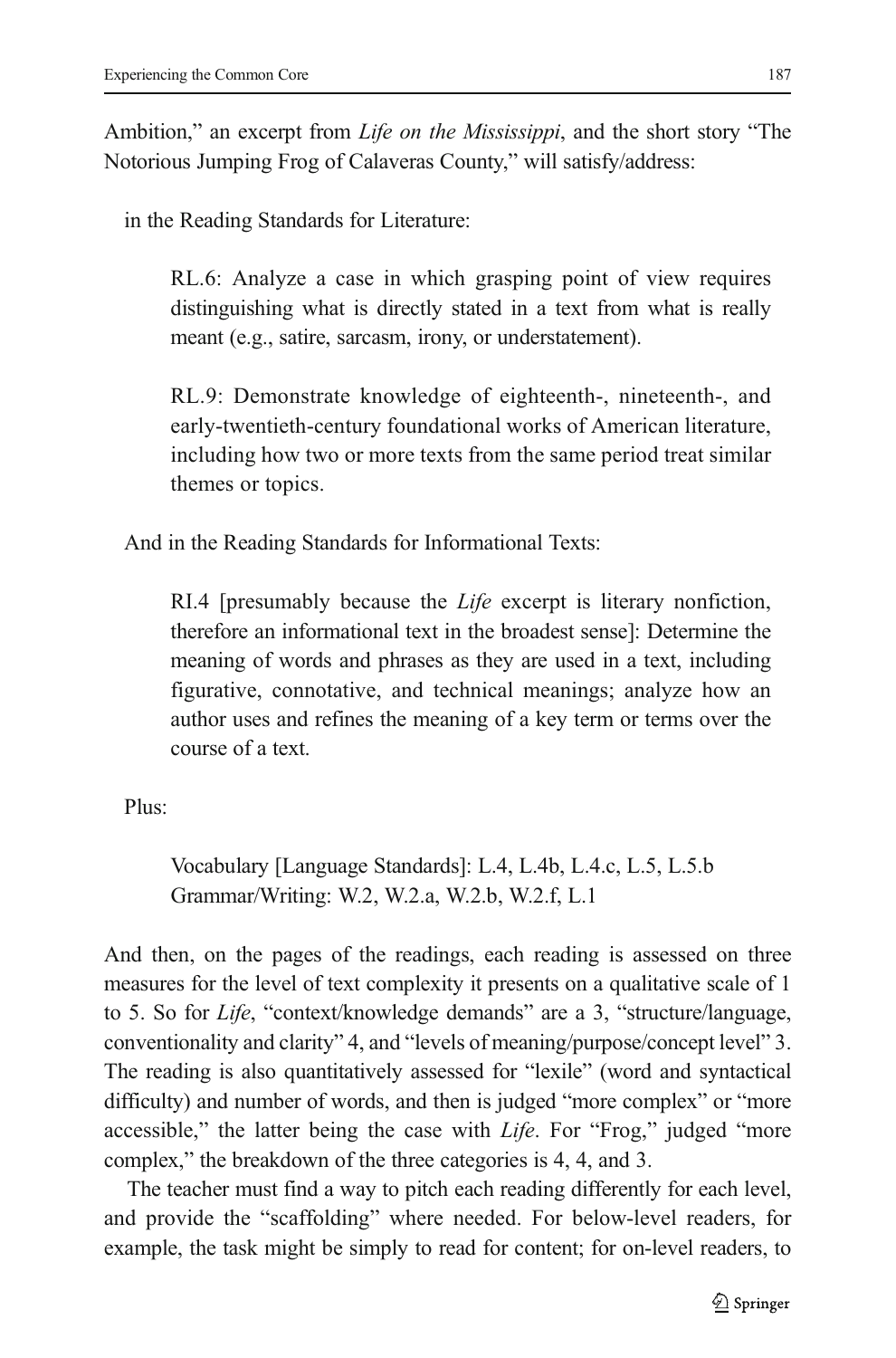consider content and "multiple perspectives"; and for advanced readers, to work with "multiple perspectives." The leveled tasks and suggestions will change from reading to reading. The student pages following each reading include questions keyed to the standards, according to, mainly, Key Ideas and Details, Craft and Structure, and Integration of Knowledge and Ideas.

In addition to all this, most of the readings are accompanied by detailed lesson plans, called "Lesson Pacing Guides" (which come under the rubric Common Core Time and Resources Manager). Here is a synopsis of the guide for the excerpt from Herman Melville's Moby Dick, one of the "more complex" texts, rating 3, 4, and 5 on the three qualitative measures. Most of the directives are linked to the CCSS by being prefaced with the Common Core logo (CC in a circle), but some directives are evidently not Common Core, at least not for this reading.

On day 1, the teacher will "preteach" by handing out Reading and Vocabulary Warm-ups from one of the supplemental texts (*Unit 2 Resources*), discussing the relevant Literary Analysis concepts, as well as the Reading Strategy, the author and Background information, and the Essential Questions. (There are three Essential Questions on the nature of American literature that run throughout the textbooks.)

On day 2–3, the teacher will "preteach/teach/assess" by handing out graphic organizers for Literary Analysis and Reading Strategy from another of the supplemental books (*Graphic Organizer Transparencies*), using the Activating Prior Knowledge activities, having students read and checking their comprehension with Reading Check, using the Literary Analysis and Reading Strategy prompts, going over Vocabulary notes, getting students to answer Critical Reading, Literary Analysis, and Reading Strategy questions, having students do the Vocabulary Lesson.

On day 4, the teacher will Extend/Assess by having students do the Convention and Style Lesson and the Writing Lesson, perhaps assigning a character study as homework, and administering one of two tests from Unit 2 Resources.<sup>11</sup>

The teacher needs also to keep in mind the particular standards that are being exemplified in each section; for Moby Dick: RL.1 and 2, governing textual support and central idea (although, puzzlingly, only RL.2 is listed in the Skills Navigator chart at the front of the book in the teacher material); and W.1: "Write arguments to support claims in an analysis of substantive topics or texts, using valid reasoning and relevant and sufficient evidence"; and W.1.a: "Introduce precise, knowledgeable claim(s), establish the significance of the claim(s),

<sup>&</sup>lt;sup>11</sup>"Lesson Guide," in Prentice Hall et al., American Experience, 1:334a. Due to the publisher's unusually broad copyright claims, paraphrase substitutes for direct quotation here.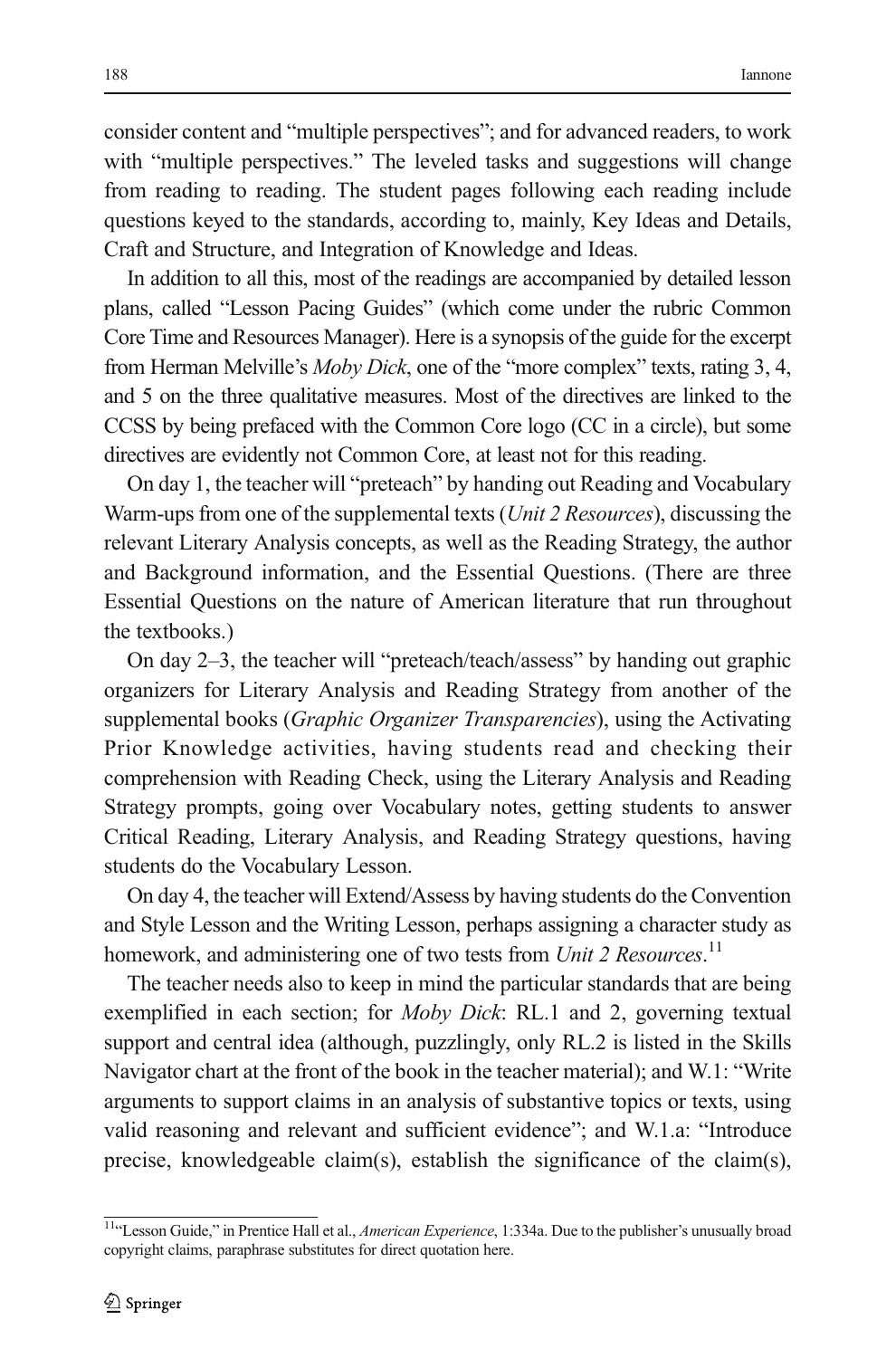distinguish the claim(s) from alternative or opposing claims, and create an organization that logically sequences claim(s), counterclaims, reasons, and evidence."<sup>12</sup> In addition, the textbook notes that additional standards practice can be found in the student workbook, Common Core Companion, and gives the relevant pages.

And since, in the case of *Moby Dick*, only two Reading Literature Standards and two Writing standards are addressed, the teacher will have to be sure to choose other readings that activate the other standards, of which there are, as stated above, over seventy, covering/addressing Reading, Writing, Speaking and Listening, and Language. (Admittedly, many govern smaller matters of grammar and punctuation, but those things have to be taught and checked, too.)

What about the work as literature? While it can't be said that the textbook neglects the aesthetic, moral, and even spiritual dimensions of literature entirely, it flattens and schematizes them as well, and, given all the tasks teachers must fulfill and the needs they must address, one wonders how they can be adequately discussed in the time available.

Questions that run alongside the text in the student edition with suggested answers in the teacher's edition are categorized as Critical Reading, Reading Strategy, and Literary Analysis. While critical reading and reading strategy are more about discerning what is happening in a text, that can't be entirely separated from a literary analysis, of course. But the Literary Analysis questions are meant to be more in the nature of literary criticism.

For the eighteen or so pages of the *Moby Dick* selection, there are perhaps a couple of dozen questions. Here are some examples:

Reading Strategy question (Identifying Details to Determine Essential Message) [after checking students' comprehension of a certain passage:]: What important details in his environment does Ahab fail to notice? Answer [teacher's edition]: Ahab fails to notice Starbuck's foreboding tone, a laugh, and the winds. $^{13}$ 

Literary Analysis (Symbol) question [after writing on the board the words and phrases regarding the wind in a certain passage to be read aloud]: What does the wind symbolize to Ahab? Answer: The wind symbolizes the maddening, sometimes ineffable, noble, and glorious power of nature. He

<sup>&</sup>lt;sup>12</sup>Prentice Hall et al., American Experience, 1:CC80.

<sup>13</sup>Ibid, 1:CC342.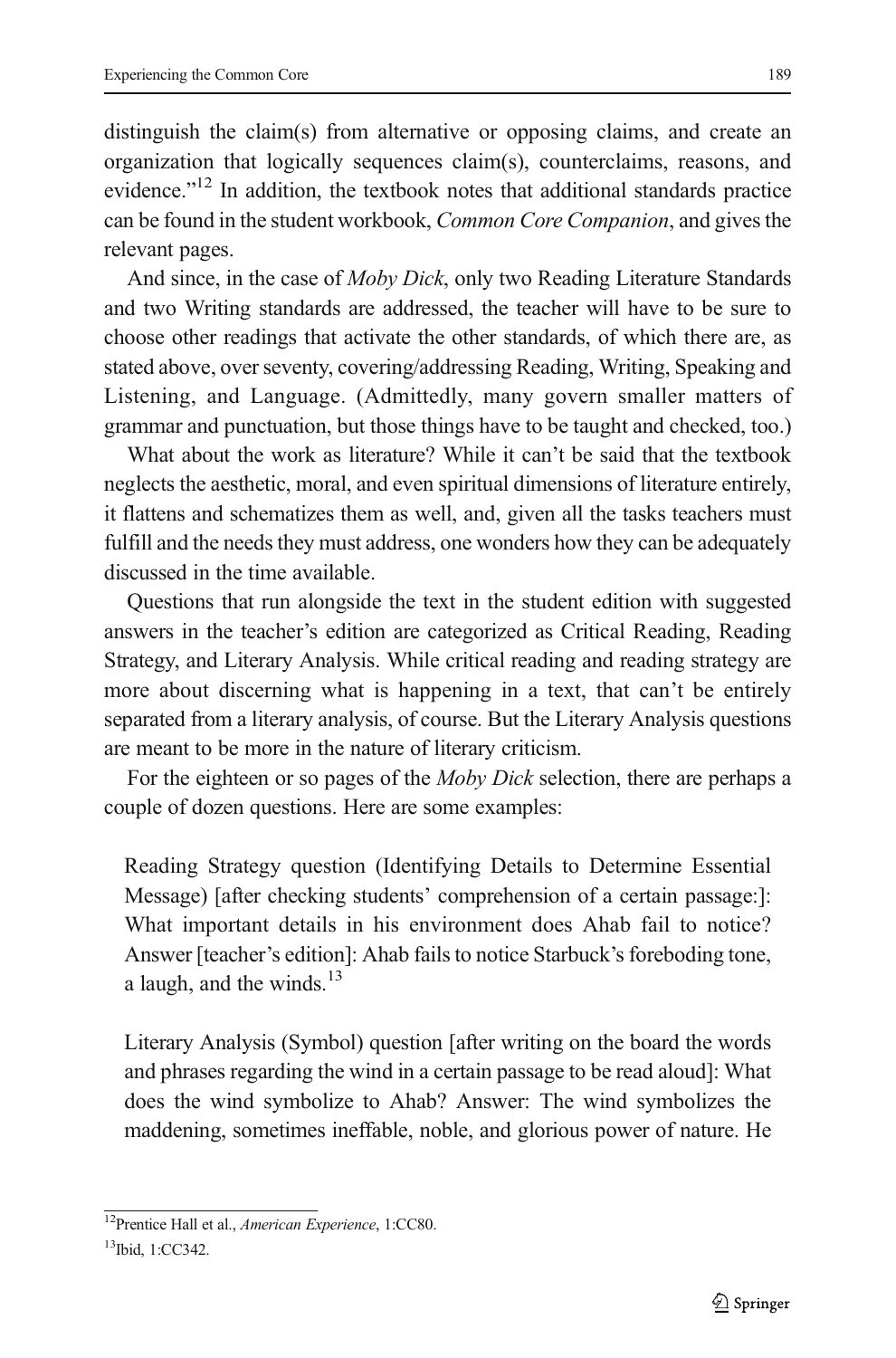absolves it of malice, however, unlike Moby Dick. [Moby Dick does not absolve the wind of malice? Or Ahab does not absolve Moby Dick of malice? Of course it's the latter, but the syntax is ambiguous. $]$ <sup>14</sup>

Critical Reading questions actually turn into Critical Viewing (of the illustrations) and Critical Thinking questions in this section. A Critical Thinking (Speculate) question in this section suggests reading a passage aloud and asking students what they think will happen next.

The students are also asked further questions in their exercise pages in the reader.

Many of the questions are good, some less so, but, again, it is the sense of the instructor being drilled down and controlled practically to the jot and tittle that is dismaying. The textbook clearly does not trust that the teacher might lead a class discussion in which such insights could naturally emerge.

The Essential Questions are three questions that are reprised for most readings: What makes American literature American? What is the relationship between literature and place? How does literature shape or reflect society?

In the Moby Dick excerpt, regarding the first question, What makes American literature American? the textbook asks, "What particularly American elements to you see in Melville's account of the quest for the white whale?"<sup>15</sup>

And gives this Possible Response: "Students may note that the cultural diversity of the crew seems American, as does Ahab's driving ambition and the crew's responsiveness to offers of financial reward."<sup>16</sup>

Why does this seem inadequate?

## $\mathbf{v} = \mathbf{c}$

After the confusing presentation and the extraordinarily jargon-laden schematization of teacher and student tasks, the next thing you may notice about these tomes is the sudden breaks in subject matter. For example, the section on the Puritans in the New World is followed by excerpts from a blog on the exploration of Mars. An excerpt from Benjamin Franklin's autobiography leads into that of a contemporary memoirist, Sandra Cisneros. The Civil War section is

<sup>14</sup>Ibid., 1:CC345.

<sup>&</sup>lt;sup>15</sup>Ibid., 1:CC352.

 $16$ Ibid.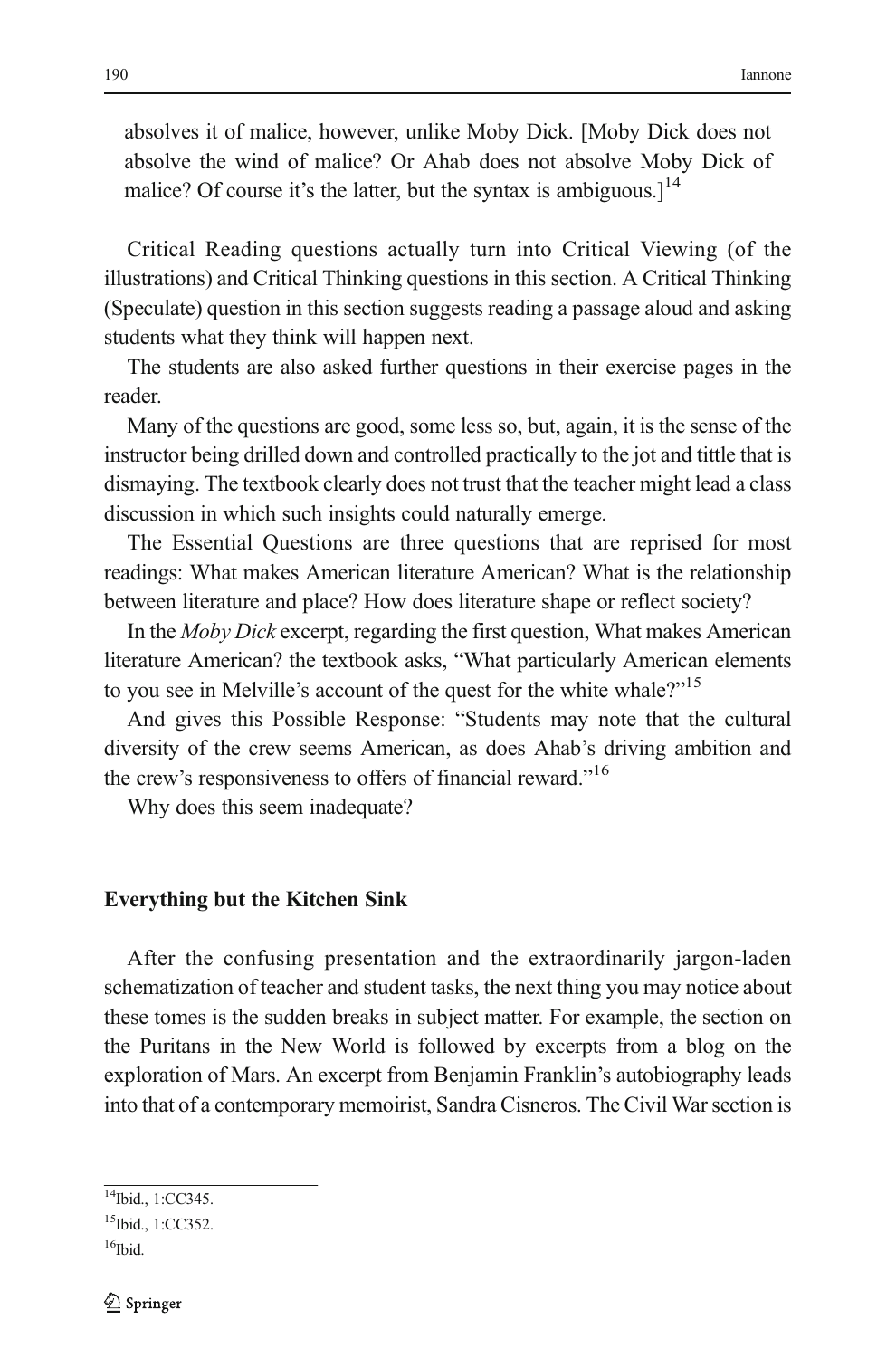rounded off with an extended excerpt from the screenplay of the recent film Cold Mountain, about two women helping each other survive during that conflict. The Fireside Poets, with their tripartite nomenclature—Henry Wadsworth Longfellow—prompts a comparison to Hispanic surnames. The section on Native American myths is followed by Susan Power's modern essay "Museum Indians." You're in the eighteenth century but suddenly learning about the League of Women Voters and how to watch a political debate. Not only are we not allowed to let the work speak to us, due to the enormous amount of supplemental material and the constant need to align to the standards and the many measures and categories, we are also not allowed to dwell in the past but are constantly being jerked into the present and present-day concerns.

Some of this is not a bad idea—a chart in the Edgar Allen Poe section updating the Gothic to current practitioners such as Stephen King, for example—but most of it is simply to meet the demands of multiculturalism and diversity in the readings and to satisfy contemporary interests and preoccupations. Excerpts from Thoreau's Walden spill into environmentalism, for example, complete with a drawing of a water treatment plant, an EPA publication on where drinking water comes from, and a 2007 South Florida Environmental Report on the Kissimmee River Restoration and Upper Basin Initiatives. Some readings will break into boxed inserts on economics or anthropology. The second volume ends with a U.S. Census Bureau publication, "Demographic Aspects of Surnames from Census 2000." There are sections on cartoons, media, entertainment, popular culture, technology, legal reasoning, and various academic vocabularies, for example, in mathematics and social studies.

By the by you wonder if this is English class, or civics, or history, or science, or social science. Prefaces in the student reader give selective background on American history with a liberal/multicultural slant, and modern-day authors are inserted to comment on some of the writers and periods. Even aside from the huge girth of the volumes, there is a mind-boggling sense of simply trying to do much too much.

No, it isn't all bad. As can be discerned from the discussion above, there are many selections from classic American literature that those over fifty will recognize from their own grammar and high school studies, although there is an enormous reliance on excerpts. Many short stories are featured in their entirety, however. The frontal materials include useful sections on vocabulary, roots, prefixes, suffixes, etymology, argumentation, logical fallacies, rhetorical strategies, and more. No doubt conservatives are impressed in the Informational Standards by RI.8, calling for knowledge of "seminal U.S. texts." The examples given are "U.S. Supreme Court majority opinions and dissents" (a little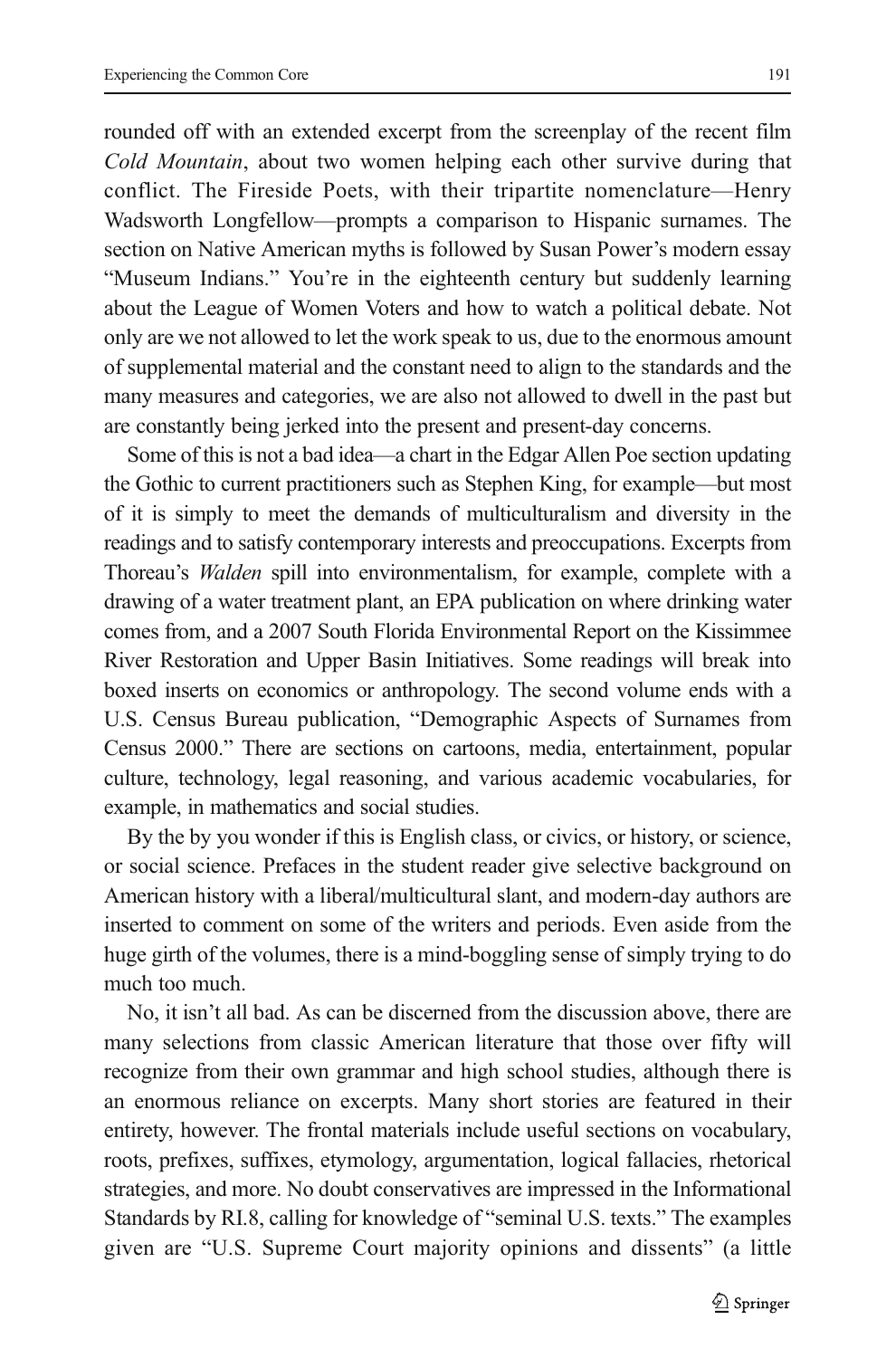ambitious for eleventh grade, one might think), *The Federalist*, and presidential addresses. And by RI.9, which calls for knowledge of "seventeenth-, eighteenth-, and nineteenth-century foundational U.S. documents of historical and literary significance (including the Declaration of Independence, the Preamble to the Constitution, the Bill of Rights, and Lincoln's Second Inaugural Address)." Amazingly, even with its hundreds of pages, our reader does not contain all of these.

Moreover, the student pages are generally more appealing than in the teacher edition, with sections on vocabulary, language, literary history, literary terms, and also maps, timelines, illustrations, reproductions of paintings related to the readings, insertions on music, museums, and other topics. The exercise pages are ugly, however—chilly, clinical, tedious, and confusing. But part of what a reader is supposed to do is select, and while the CCSS reader has selected, it has selected too much, leaving a teacher to puzzle about what to teach. As critics protested at the first demands for multicultural representation in the curriculum, there are only so many hours in the day, the week, the semester, the school year, and by including hundreds of readings that cover the gamut of diversity concerns—over and above the important literature itself—the authors have created a whole overcome by the sum of the parts.

Furthermore, the insistence on giving equal, proportional representation to diversity means losing emphasis, despite the running attention to the three Essential Questions. Or perhaps that is the emphasis—American literature as the launching pad for inclusiveness, diversity, multiculturalism, environmentalism, feminism, and so on. That is perhaps the "American experience," according to these authors.

And one can't help challenging what selections have been made. Remove some of the contemporary insertions and assign instead a complete Hawthorne novel. Why an excerpt from Jonathan Edwards's "Sinners in the Hands of an Angry God" and not from John Winthrop's "A Model of Christian Charity," with its luminous "city on a hill" reference, to which two twentieth-century presidents made significant allusion?<sup>17</sup> Patrick Henry and Tom Paine argue for independence but Washington's Farewell Address makes clear how independence and self-government are sustained. Since the textbook lays such emphasis on how Native Americans aided the colonists, why no Fenimore Cooper? And one of the truly egregious crimes of the textbook is confining

<sup>&</sup>lt;sup>17</sup>The background material in the student edition does mention the phrase, but does not give the context and later references.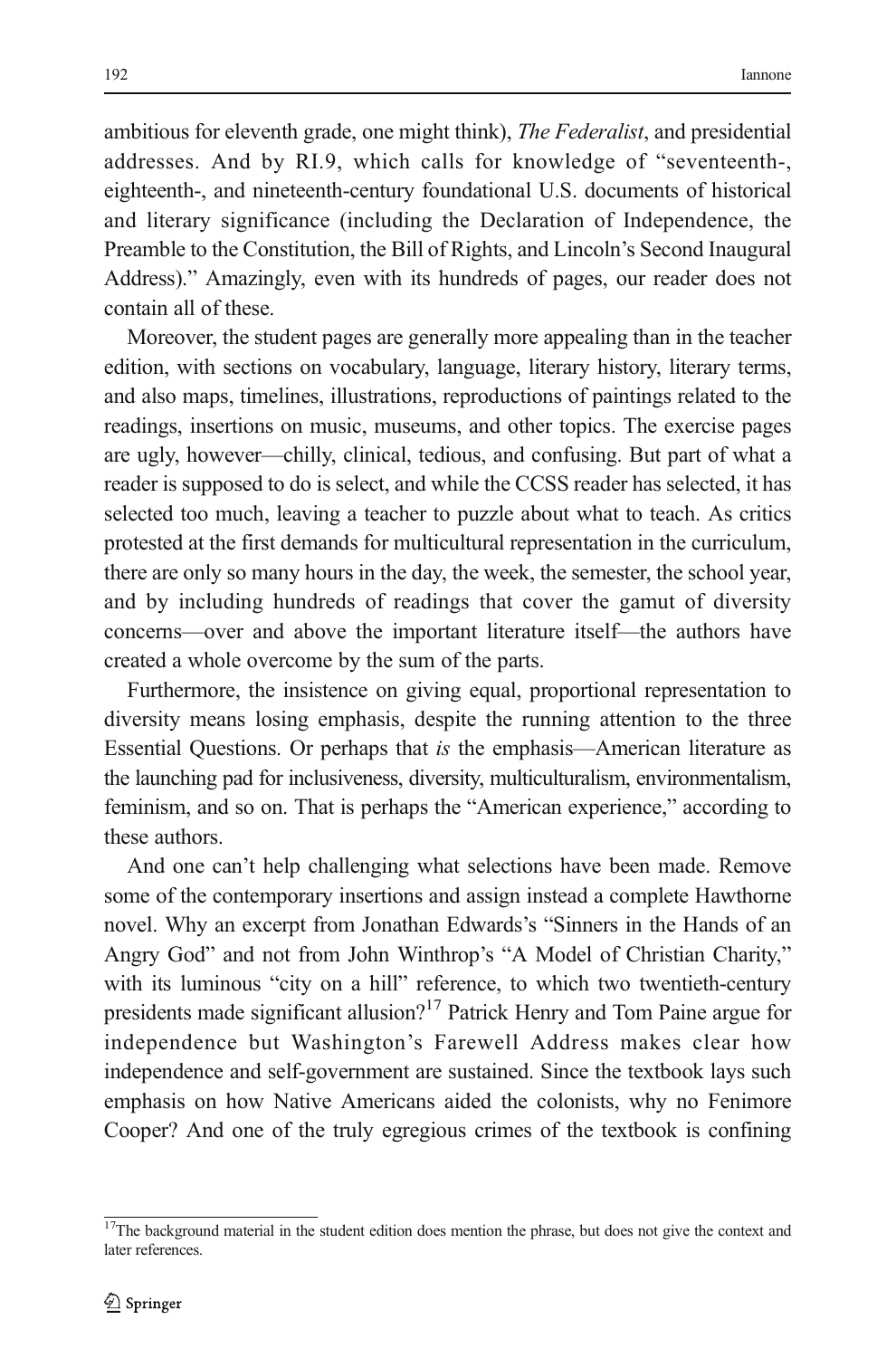the extraordinary Willa Cather to the short, atypical story "A Wagner Matinée," about the same importance given to mediocre Kate Chopin's "The Story of an Hour," both fitting the feminist theme running through the textbook about the limitations on women's lives.

For all the background and support material The American Experience provides, you never get a straightforward explication of the American Founding, and what made it exceptional, although there is plenty about slavery and Native Americans. America seems to be a city without foundations. The textbook also seems to suggest that reason eclipsed faith in the course of American history, but that is exactly what Melville, and Hawthorne, too, were challenging.

For literary content, the standards demand only some knowledge of eighteenth-, nineteenth-, and early twentieth-century "foundational" works, which does mean classic texts for the most part, if not necessarily very much of them; plus Shakespeare (evidently the teacher will have to find a way to fit that into the American experience, perhaps to contrast with seventeenth-century American poetry; the frontal material does include a Shakespeare sonnet); and a play by an American author. This is satisfied by the longest entry by far in both volumes, The Crucible, by Arthur Miller (called a "legend" in the textbook), and the only full-length work the students will read.

The Crucible is about the outbreak of accusations of witchcraft against many individuals in seventeenth-century Salem, Massachusetts, and is directly meant by Miller to characterize and parallel efforts by the United States Congress in the late 1940s and 1950s to expose Communists and Communist sympathizers in American life and institutions—the House Committee on Un-American Activities and the Senate hearings headed by Joseph McCarthy. The section on the play plus background plus supplemental material on the latter-day "witch-hunts" of the 1940s and 1950s runs over 150 pages, including teacher inserts—each act is given a Lesson Pacing Guide—and an excerpt from the screenplay of the 2005 George Clooney film *Good Night and Good Luck*, based on the career of Edward R. Murrow, the journalist who challenged McCarthy on live television.

But you never get to understand World War II and the Cold War and what Communism really meant in the lives of those forced to live under it, and how the Soviet Union conducted its own far worse witch-hunts and maintained a vast and punitive gulag for political dissenters. Even more of an outrage, you never learn about the existence of the extensive network of Communist spies, domestic and foreign, in America during the Cold War, including at high levels of government, as recently revealed in official documents released after the fall of the Berlin Wall. (As black power activist turned conservative Eldridge